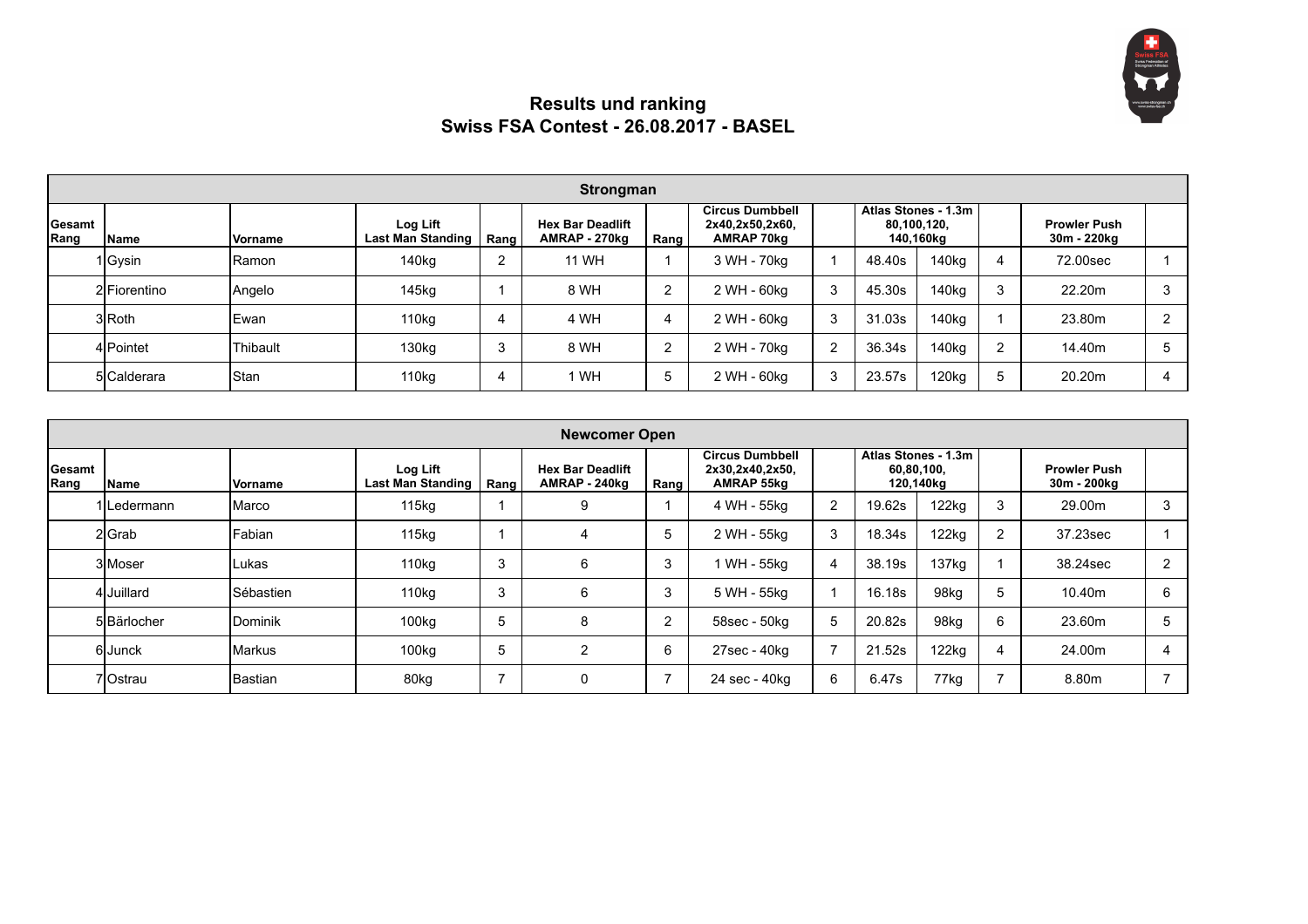

## **Results und ranking Swiss FSA Contest - 26.08.2017 - BASEL**

|                 | Newcomer <105 kg |                  |                                      |      |                                          |              |                                                         |  |            |                                  |                |                                    |  |
|-----------------|------------------|------------------|--------------------------------------|------|------------------------------------------|--------------|---------------------------------------------------------|--|------------|----------------------------------|----------------|------------------------------------|--|
| Gesamt<br> Rang | Name             | <b>Vorname</b>   | Log Lift<br><b>Last Man Standing</b> | Rang | <b>Hex Bar Deadlift</b><br>AMRAP - 240kg | Rang         | <b>Circus Dumbbell</b><br>2x30,2x40,2x50,<br>AMRAP 55kg |  | 60.80.100. | Atlas Stones - 1.3m<br>120,140kg |                | <b>Prowler Push</b><br>30m - 200kg |  |
|                 | 1 Glauser        | Olivier          | 115kg                                | ີ    | 10                                       | າ            | 4 WH - 55kg                                             |  | 21.03s     | 137 <sub>kq</sub>                |                | 27.58sec                           |  |
|                 | 2Beer            | Marc             | 120 <sub>kg</sub>                    |      |                                          | 4            | 22 sec - 40kg                                           |  | 37.50s     | 137 <sub>kg</sub>                | $\overline{2}$ | 27.60m                             |  |
|                 | 3 Bertschi       | Til              | 105kg                                |      | 6                                        | 3            | 1 WH - 55kg                                             |  | 21.98s     | 122kg                            |                | 57.07sec                           |  |
|                 | 4 Mathys         | Antony           | 90 <sub>kg</sub>                     |      | 15                                       |              | 1 WH - 55kg                                             |  | 28.37s     | 122kg                            |                | 69.34sec                           |  |
|                 | 5 Saugy          | <b>IBertrand</b> | 110kg                                |      | າ                                        | <sub>5</sub> | 3 WH - 55kg                                             |  | 38.06s     | 137kg                            | 3              | 26.80m                             |  |

|                       | Newcomer <90 kg |                   |                                      |      |                                          |                |                                                                |   |            |                                  |                |                                    |   |  |
|-----------------------|-----------------|-------------------|--------------------------------------|------|------------------------------------------|----------------|----------------------------------------------------------------|---|------------|----------------------------------|----------------|------------------------------------|---|--|
| <b>Gesamt</b><br>Rang | lName           | Vorname           | Log Lift<br><b>Last Man Standing</b> | Rang | <b>Hex Bar Deadlift</b><br>AMRAP - 200kg | Rang           | <b>Circus Dumbbell</b><br>2x20,2x30,2x40,<br><b>AMRAP 50kg</b> |   | 60,80,100, | Atlas Stones - 1.3m<br>110,120kg |                | <b>Prowler Push</b><br>30m - 180kg |   |  |
|                       | 1 Kräutler      | Michael           | 105kg                                |      | 21                                       |                | 5 WH - 50kg                                                    |   | 38.45s     | 107kg                            | $\overline{2}$ | 27.70m                             | 5 |  |
|                       | 2 Bard          | Basil             | 90kg                                 | 3    | 16                                       | 3              | 5 WH - 50kg                                                    |   | 16.06s     | 86kg                             | 4              | 29.88sec                           |   |  |
|                       | 3llmfeld        | Andy              | 100kg                                | 2    | 20                                       | $\overline{2}$ | 4 WH - 50kg                                                    | 3 | 24.49s     | 107kg                            |                | 39.65sec                           | 4 |  |
|                       | 4 Wüthrich      | Philippe          | 90kg                                 | 3    | 14                                       | 4              | 33 sec - 40 kg                                                 | 5 | 40.01      | 86kg                             | 6              | 37.85sec                           | 3 |  |
|                       | 5 Woschitz      | <b>ISebastian</b> | 80kg                                 | 6    | 12                                       | 5              | 43 sec - 40kg                                                  | 6 | 40.25s     | 107kg                            | 3              | 32.50sec                           | 2 |  |
|                       | 6 Walker        | Marc              | 90kg                                 | 3    | 0                                        |                | 3 WH - 50kg                                                    | 4 |            |                                  | 7              | 0                                  |   |  |
|                       | 7Diethelm       | Fabian            | 70kg                                 | ⇁    | 3                                        | 6              | 20 sec - 30kg                                                  |   | 24.31s     | 86kg                             | 5              | 27.50m                             | 6 |  |